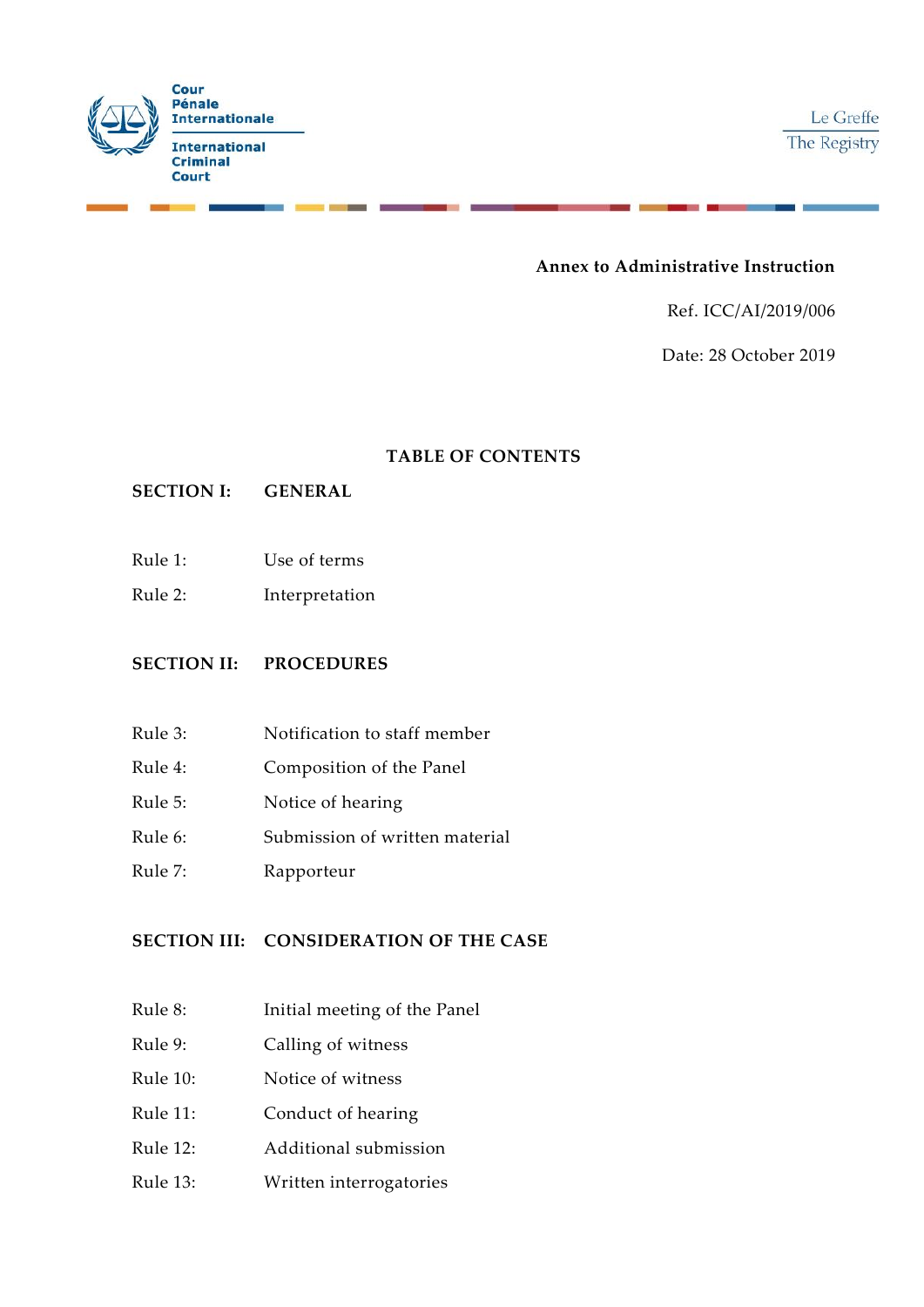- Rule 14: Report of the Panel
- Rule 15: Base-less or malicious complaint

# **SECTION IV: REVIEW OF SUMMARY DISMISSAL**

- Rule 16: Request for review
- Rule 17: Procedure

# **SECTION V: MISCELLANEOUS**

- Rule 18: Organization
- Rule 19: Amendment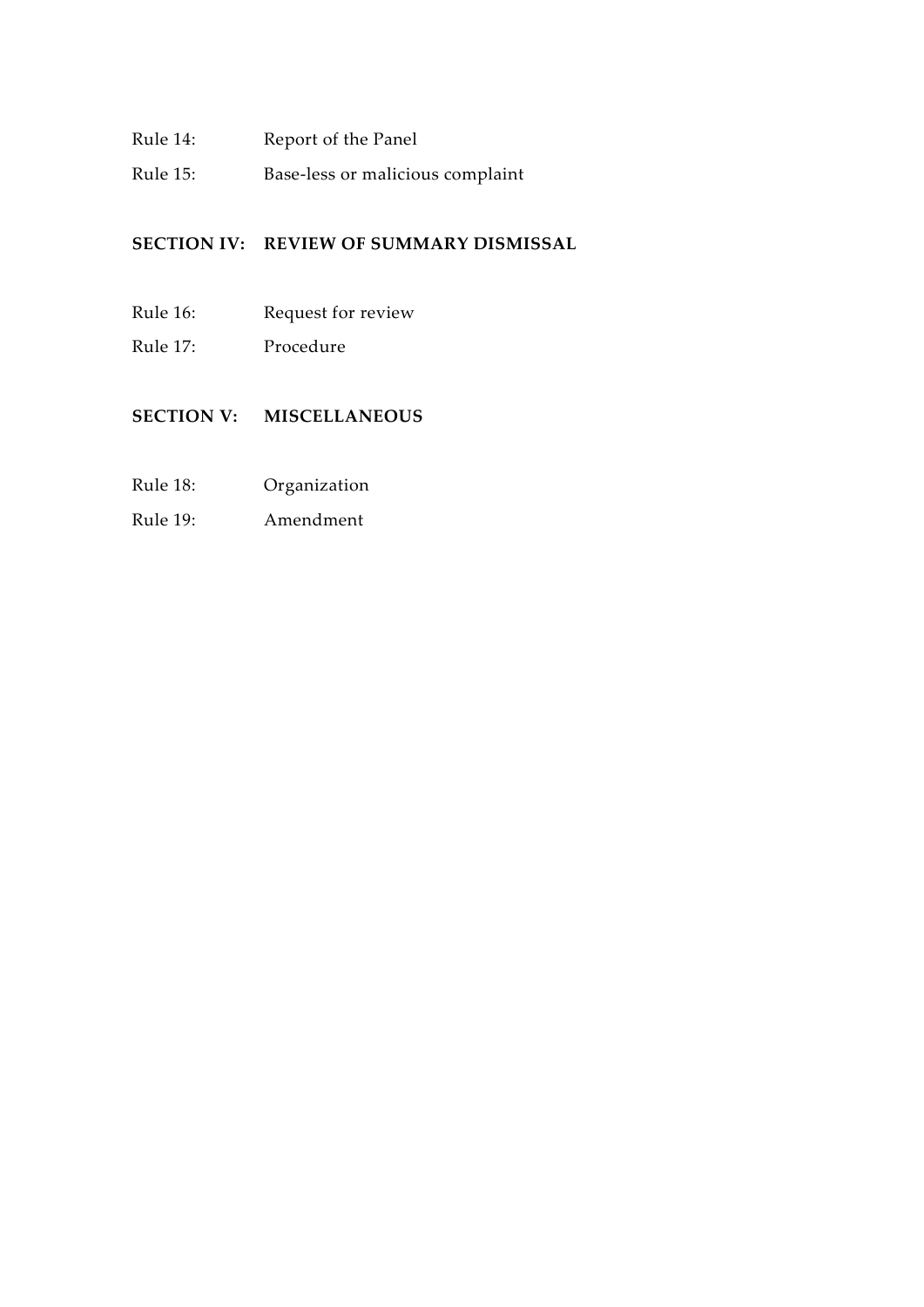#### **RULES OF PROCEDURE OF THE DISCIPLINARY ADVISORY BOARD**

#### **SECTION I: GENERAL**

#### **Rule 1: Use of terms**

For the purpose of these rules of procedure, unless otherwise indicated:

*"Panel" or "Panel of the DAB"* shall mean a disciplinary Panel, established by the Chairperson of the DAB for consideration of a particular case or series of cases, in accordance with Chapter X of the Staff Rules of the Court. Except in case of a request pursuant to Staff Rule 110.3 (k) and (1), such a Panel shall be composed of three members, one member appointed by the Registrar, in consultation with the Presidency, one member appointed by the Prosecutor and one member elected by the Staff Representative Body.

*"Allegations of unsatisfactory conduct" or "charges"* refers to specific contentions describing a staff member's alleged failure to act in accordance with any official document of the Court governing rights and obligations of staff members, as provided in Staff Regulation 10.2 of the Court ("Staff Regulation") and Staff Rule 110.1, leading to the institution of disciplinary proceedings and the imposition of disciplinary measures.

*"Counsel" or "Counsels"* shall mean any staff member or former staff member who has been chosen by the staff member who is the subject of the proceedings to assist or represent her/him before the Panel of the DAB at her/his own expense, in accordance with Staff Rule 110.2(d).

*"Evidence"* shall mean cheques, invoices, administrative forms, signed written statements by witnesses or any other document or record relevant to the alleged unsatisfactory conduct and related contentions and claims made by the Parties.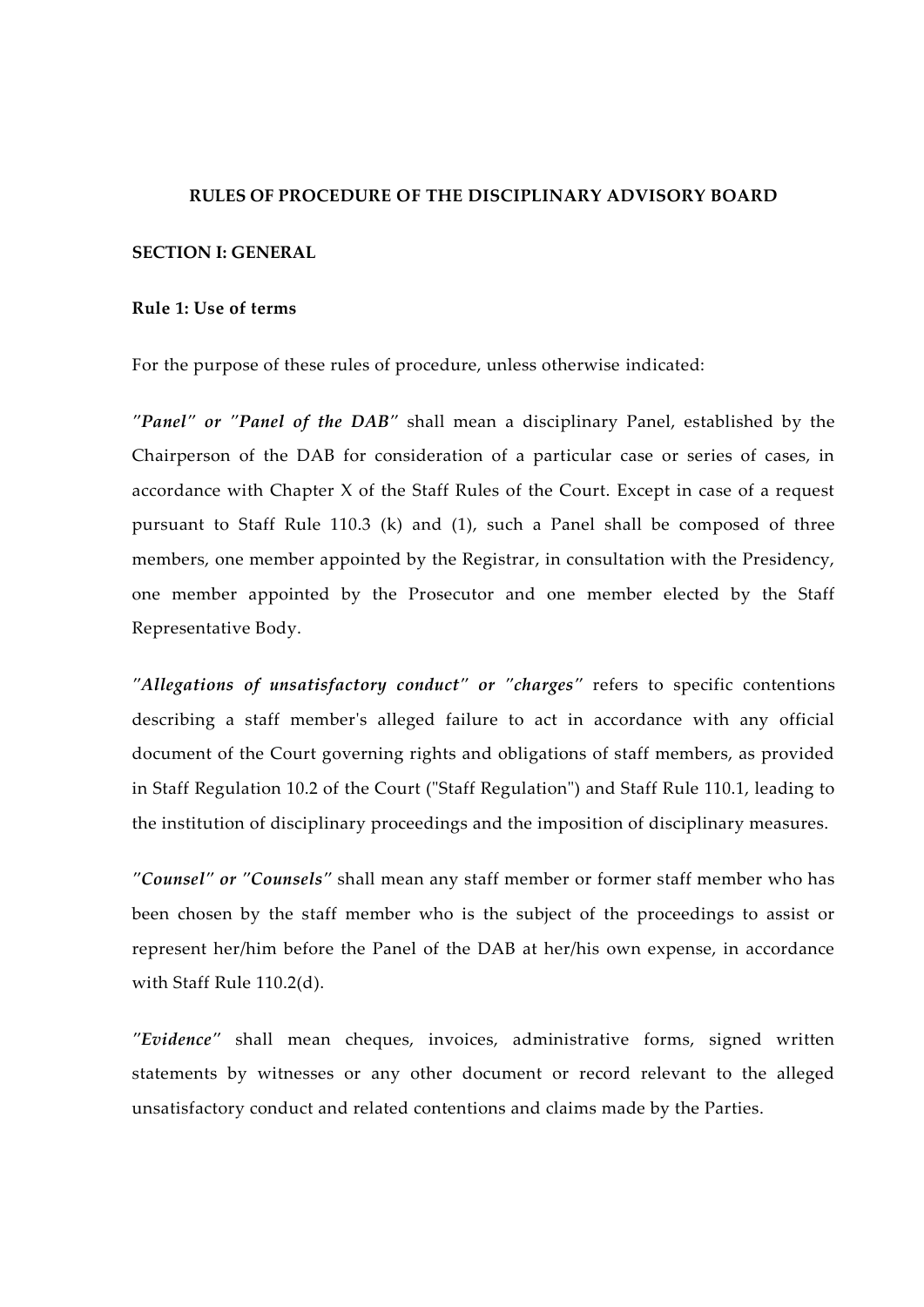*"Hearing"* shall mean a proceeding conducted by a Panel of the DAB in which the Parties and witnesses are invited to participate in person, or via telephone, video or other means of communication.

*"The DAB"* shall mean the Disciplinary Advisory Board constituted pursuant to Staff Rule 110.3.

*"Notice"* shall mean a written notification sent by messenger, regular mail, pouch, fax or email. Where it is necessary to observe time-limits, notice may be given by telephone, but must subsequently be confirmed in writing.

*"Members of the DAB"* shall include the Chairperson, members appointed by the Registrar and Prosecutor and members elected by the Staff Representative Body, under Staff Rule 110.3(b).

*"The staff member"* shall mean an active or, in case of summary dismissal, former staff member, who has been notified, in writing, of the allegations of unsatisfactory conduct against her/him as provided in Staff Rule 110.1, or in accordance with ICC/AI/2005/005 and ICC/AI/2005/006.

*"Parties"* shall mean a staff member against whom disciplinary proceedings have been initiated and the Registrar or the Prosecutor, as appropriate, who initiated such disciplinary proceedings. Or, in case of a complaint brought before the DAB in accordance with Section 7 of ICC/AI/2005/005 or with Section 6 of ICC/AI/2005/006, "Parties" shall mean the individual who launched the complaint and the alleged harasser or the individual alleged of discriminatory conduct, respectively.

*"Chairperson"* shall mean the Chairperson of the DAB, elected from among the members of the DAB by majority vote.

*"DAB Secretary"* shall mean the Secretary or her/his alternate appointed by the Registrar in consultation with the Prosecutor to coordinate all matters related to the DAB.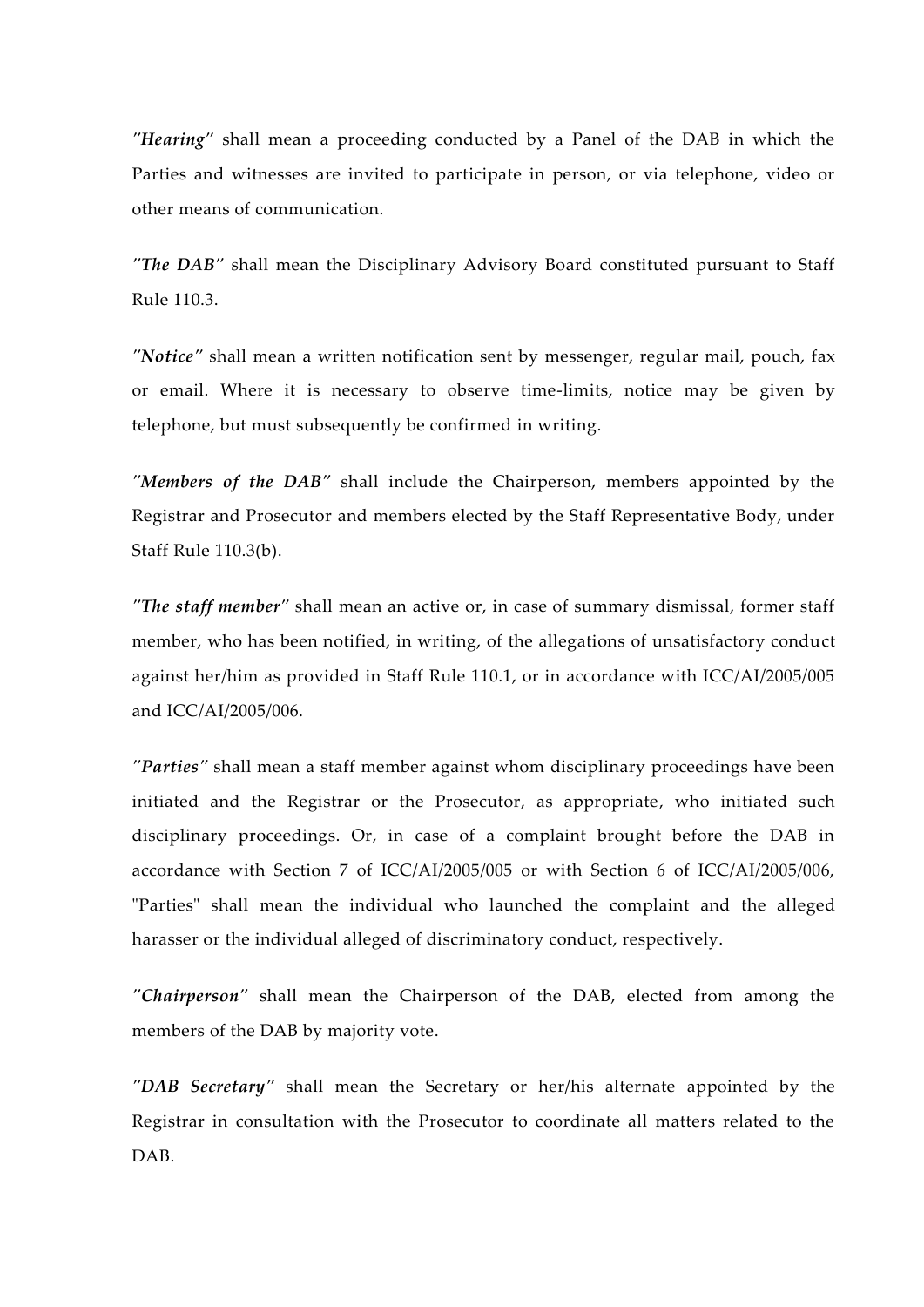*"Presiding Officer"* shall mean a member of the DAB appointed by the Chairperson, in consultation with its members, to preside over and direct the work of the Panel.

*"Staff Rules"* shall mean the Staff Rules of the International Criminal Court promulgated by the Registrar, in agreement with the Presidency and Prosecutor, and applicable to the staff members of the Court.

*"These rules"* shall mean the Rules of Procedure of the Disciplinary Advisory Board of the International Criminal Court.

*"Time-limit"* shall mean the deadline for the filing of a submission or for the taking of any other action. For the purpose of these rules, the time-limit shall take effect upon the close of business on the date on which the submission is due or the action is to be taken, in accordance with the Staff Rules, these rules, or a ruling made by the Chairperson or the Panel. If it falls on a weekend or an official holiday, the time-limit shall be deemed to extend to the close of business on the first working day thereafter.

*"Working languages"* shall mean English and French.

#### **Rule 2: Interpretation**

A Panel of the DAB shall, to the extent required, interpret these rules, in consultation with the Chairperson if need be.

# **SECTION II: PROCEDURES**

# **Rule 3: Notification to staff member**

(a) The DAB Secretary shall inform all staff members concerned in writing about a decision of the Registrar or the Prosecutor, as appropriate, to refer a case to the DAB either in accordance with Chapter X of the Staff Rules, or Section 7 of ICC/AI/2005/005 or Section 6 of ICC/AI/2005/006. The DAB Secretary shall at the same time transmit to all staff members concerned a copy of the entire dossier of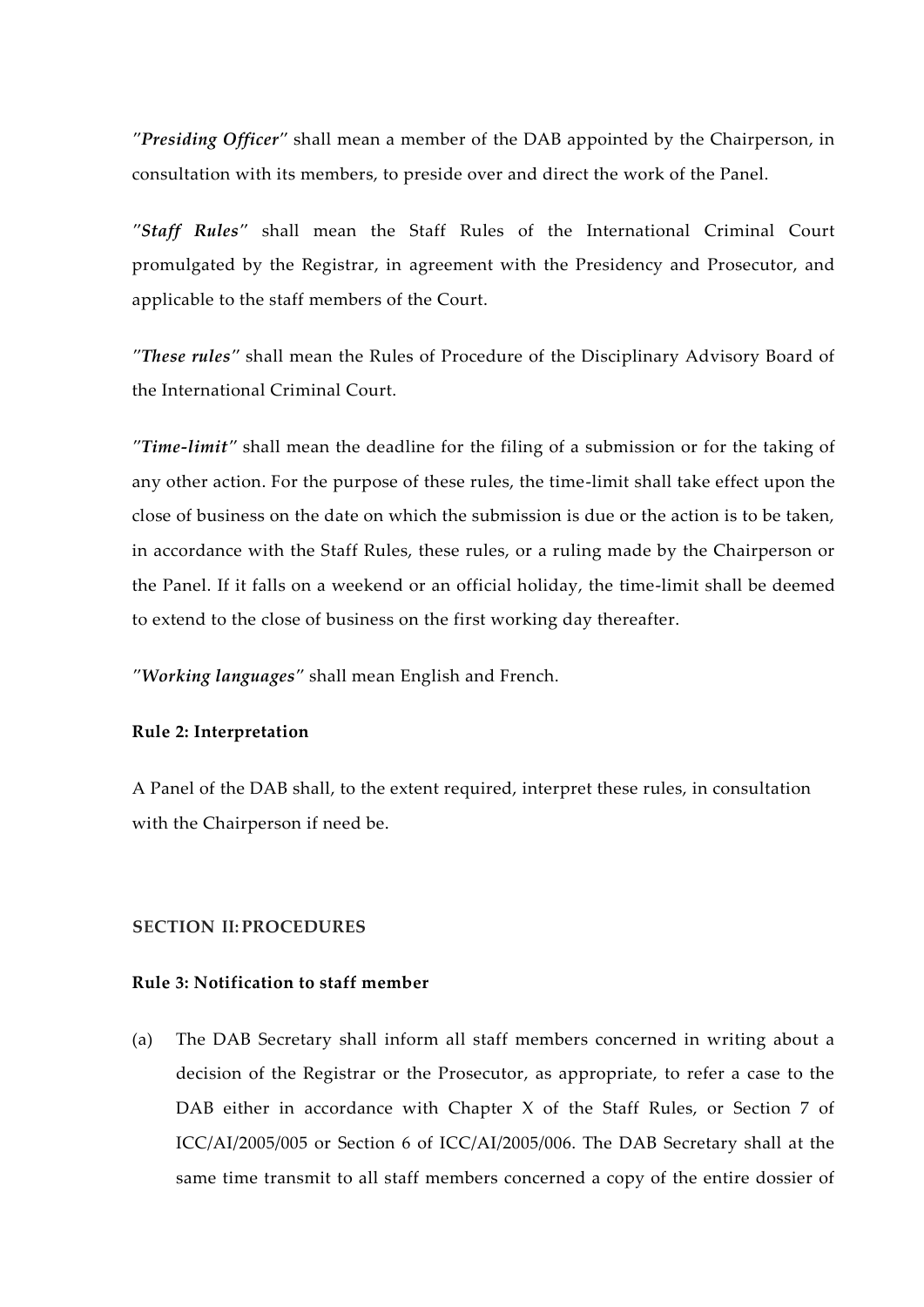the case as submitted to the DAB by the Registrar or the Prosecutor, as appropriate.

- (b) In addition to the above, the staff member concerned shall be provided with:
	- i. a list of the rights of the staff member, such as the right to seek the assistance of another person, who shall be an active or former staff member, in accordance with Staff Rule 110.2 (a) and Staff Rule 110.2 (d);
	- ii. a copy of these Rules of Procedure; and
	- iii. a reminder about the established deadline, if any, for submitting written observations or explanations.
- (c) The staff member concerned shall confirm receipt of the above communication in writing to the DAB Secretary.

#### **Rule 4: Composition of the Panel**

- (a) The DAB Chairperson shall constitute a Panel from among the members of the DAB with due regard to conflicts of interest, impartiality and confidentiality in accordance with Staff Rules 110.3(j) and 110.3. (1).
- (b) As soon as the Panel is constituted, the Secretary has to inform the Parties of the composition of it.
- (c) A request for disqualification of a Panel member on his or her own motion or by either party under Staff Rule 110.3 (j) shall be made in writing within three working days of receipt of notice of the composition of the Panel, and shall state the reason for requesting such disqualification. The decision on such request shall be made by the Chairperson of the DAB.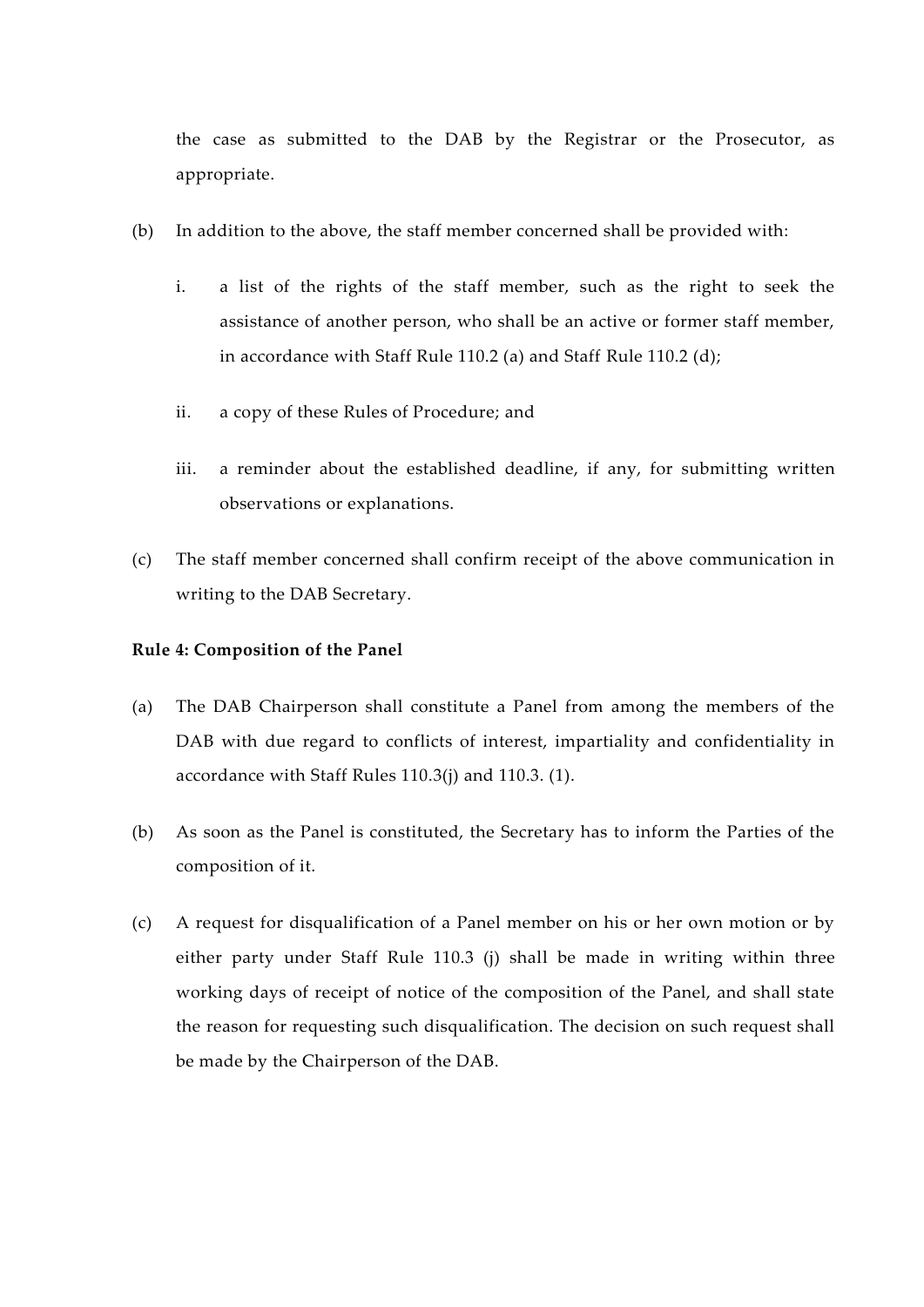- (d) As soon as the composition of the Panel is agreed upon by both Parties, the DAB Secretary shall send the facts of the case to the members of the Panel with a date for the first meeting.
- (e) If any member of the Panel considers that she/he has a conflict of interest, she/he shall inform the Chairperson, and the Chairperson will appoint an alternate member to the Panel. The Secretary shall inform the Parties as soon as possible of the change in the composition of the Panel. The Parties shall have two days to disqualify the proposed new member of the Panel and provide her/his reasons for such a request.
- (f) As far as possible, the composition of the Panel shall not be changed until the conclusion of the consideration of the case, including the preparation of the report, except in case of conflict of interest of a member of the Panel in accordance with paragraph (e) above.

#### **Rule 5: Notice of hearing**

- (a) Proceedings shall be in written form unless the Panel decides otherwise.
- (b) If a hearing is scheduled, notice of the date, time and place shall be sent to the Parties by the DAB Secretary. For the continuation of a hearing, oral notice may be given, followed by written confirmation.

#### **Rule 6: Submission of written material**

- (a) As stated in Staff Rule 110.4(c), proceedings before the DAB shall normally be limited to the original presentation of the case together with brief statements and rebuttals, made in writing or orally if so decided by the Panel.
- (b) Each written submission shall be presented to the Panel of the DAB through the DAB Secretary. All such material which is presented to the Panel of the DAB, either prior to or during the consideration of the case, shall be submitted in the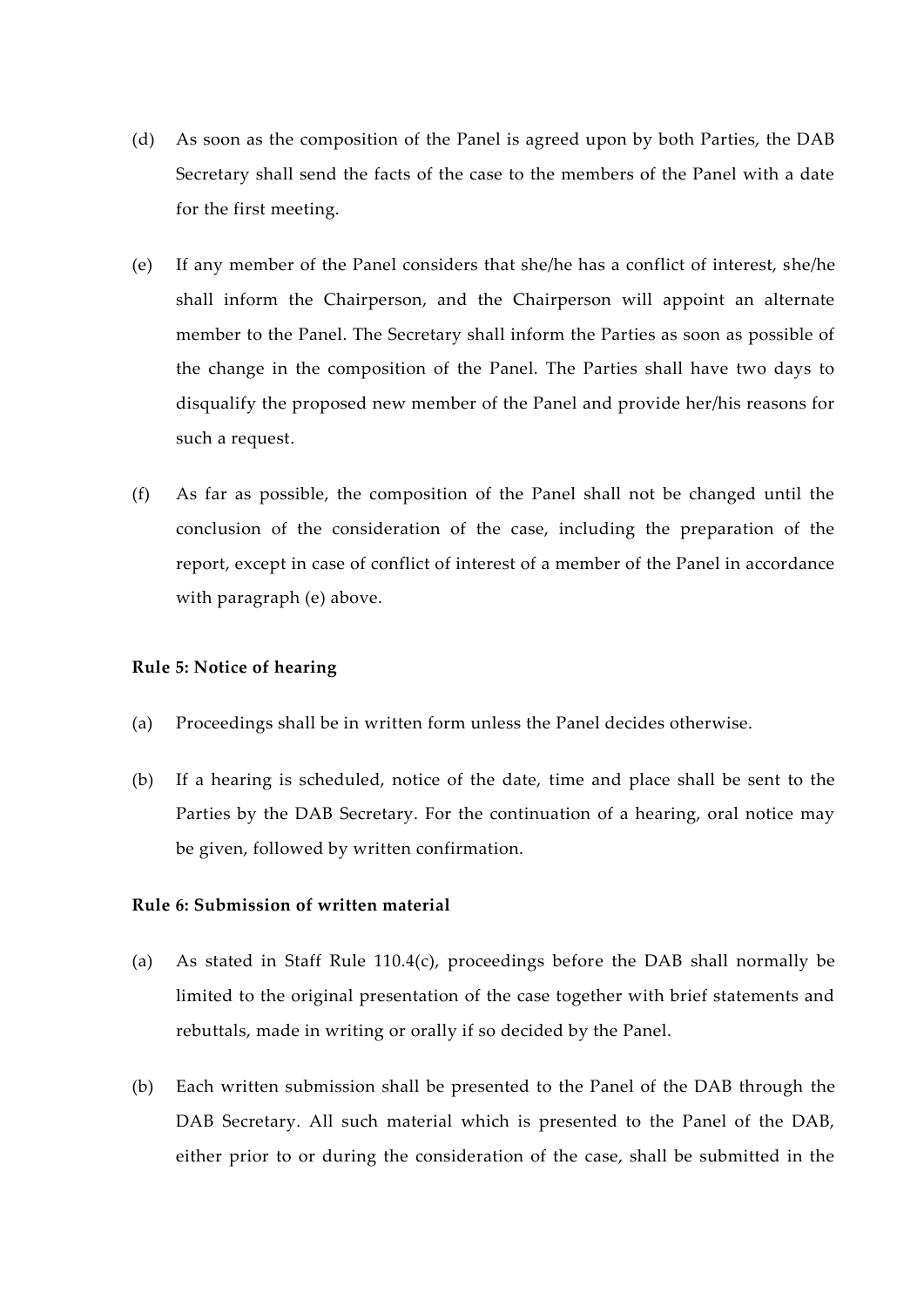original (where available) with six copies. Each copy shall be a complete copy of the original. The original and the required copies shall be submitted to the DAB Secretary for distribution to the other party and the members of the Panel. When an original document is not available, the Panel may require that certified true copies be submitted. The Panel may require that any document be produced by the party in possession.

- (c) Submissions to the Panel of the DAB shall normally be in English or French. The Panel may, in the interest of justice, authorise a staff member to make submissions in any other ICC official language where the circumstances so warrant. Any submitted document not in English or French shall be accompanied by a certified translation in either English or French.
- (d) A copy of each written submission and document furnished to the Panel of the DAB in connection with a case will generally be communicated by the DAB Secretary, upon receipt, to the other party. If a party or witness refuses to produce a document on the grounds of confidentiality, the Panel may demand its production for the limited purpose of determining whether its relevance overrides its confidentiality, without first transmitting a copy to the other party. Should it be so determined by the Panel, a copy of such document, or only the relevant parts thereof, shall be transmitted to the other party.

# **Rule 7: Rapporteur**

- (a) The members of the Panel shall appoint a Rapporteur from among themselves.
- (b) The Rapporteur shall be responsible for:
	- i. compiling information;
	- ii. examining the factual basis of the case and presenting an assessment to the other Panel members based on the discussions held;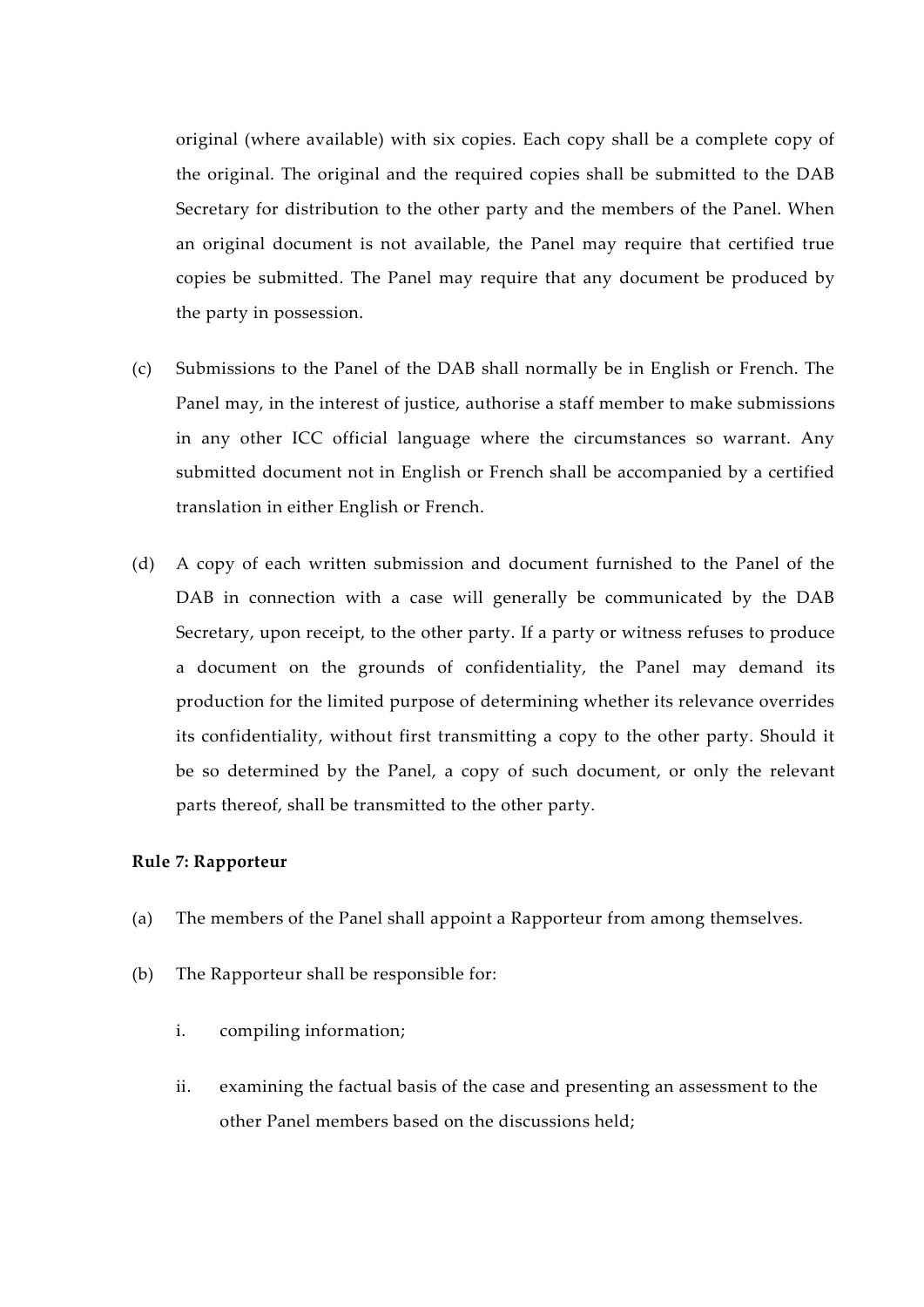- iii. advising the Panel whether it should obtain the testimony of the staff member concerned or of other witnesses; and
- iv. drafting the report.

# **SECTION III: CONSIDERATION OF THE CASE**

#### **Rule 8: Initial meeting of the Panel**

The initial meeting of the Panel shall be convened with maximum dispatch after the Parties have acknowledged receipt of a communication from the DAB and agreed with the proposed membership of the Panel that will consider the case. During the meeting, the Panel shall decide on the organization of its work and may decide on any further information to be requested and whether to hold a hearing.

#### **Rule 9: Calling of witnesses**

- (a) As per Staff Rule 110.4(d), the Panel may call witnesses at its sole discretion.
- (b) Testimony of the staff member concerned or of other witnesses may be by written deposition, personal appearance, by telephone or by other means of communication deemed appropriate by the Panel.

# **Rule 10: Notice of witnesses**

The names of witnesses to be called by the Panel shall be submitted to the Parties at least five working days prior to the scheduled hearing. If it deems it necessary, the Panel may shorten the notice time.

### **Rule 11: Conduct of hearing**

(a) If there is no hearing, the Panel shall conduct its business *in camera*.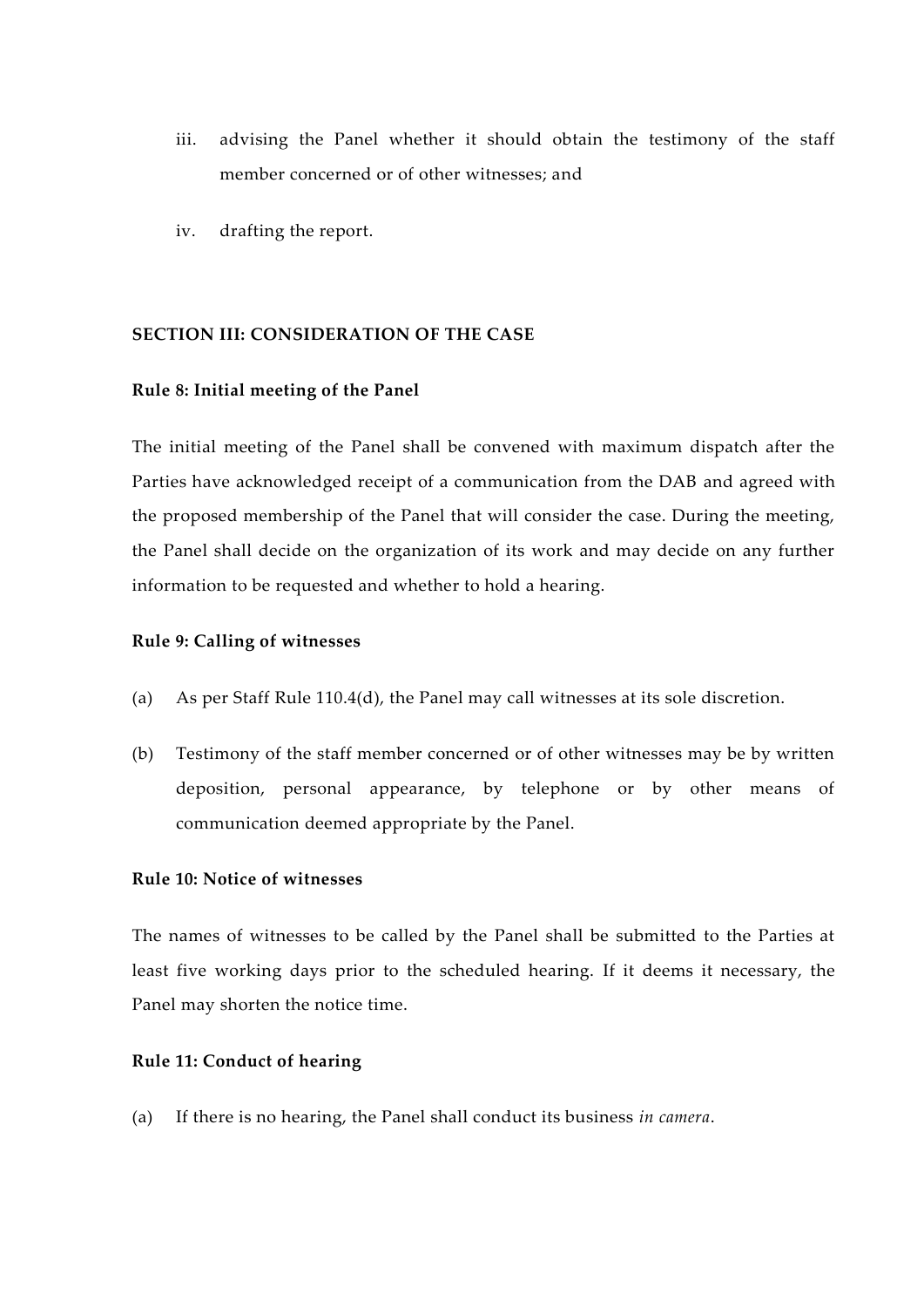- (b) If a hearing is to be held, both Parties must be invited to attend and participate. A hearing may include presentations by the Parties and testimonies by witnesses or experts.
- (c) The normal sequence of a hearing is as follows:
	- i. the Presiding Officer of the Panel declares the opening of the hearing. He/she shall direct that all persons involved in the DAB proceedings, whether as the Panel members, Parties, or witnesses - observe strict confidentiality;
	- ii. the Presiding Officer shall read the allegations against the staff member;
	- iii. the Parties are invited to present their argument in full, starting with the person party who has triggered the proceedings;
	- iv. during their presentations, the Parties shall submit all the evidence which they deem relevant, including statements of their witnesses;
	- v. the Panel members may direct questions to the Parties at any point during or after the presentations. A party may put questions to the other party only after the other party's presentation, at the discretion of the Panel;
	- vi. witnesses or experts, if any, may be questioned by the Panel members and the Parties;
	- vii. additional statements may be made by the Parties at the discretion of the Panel;
	- viii. the staff member who is the subject of the proceedings shall have the opportunity to speak last.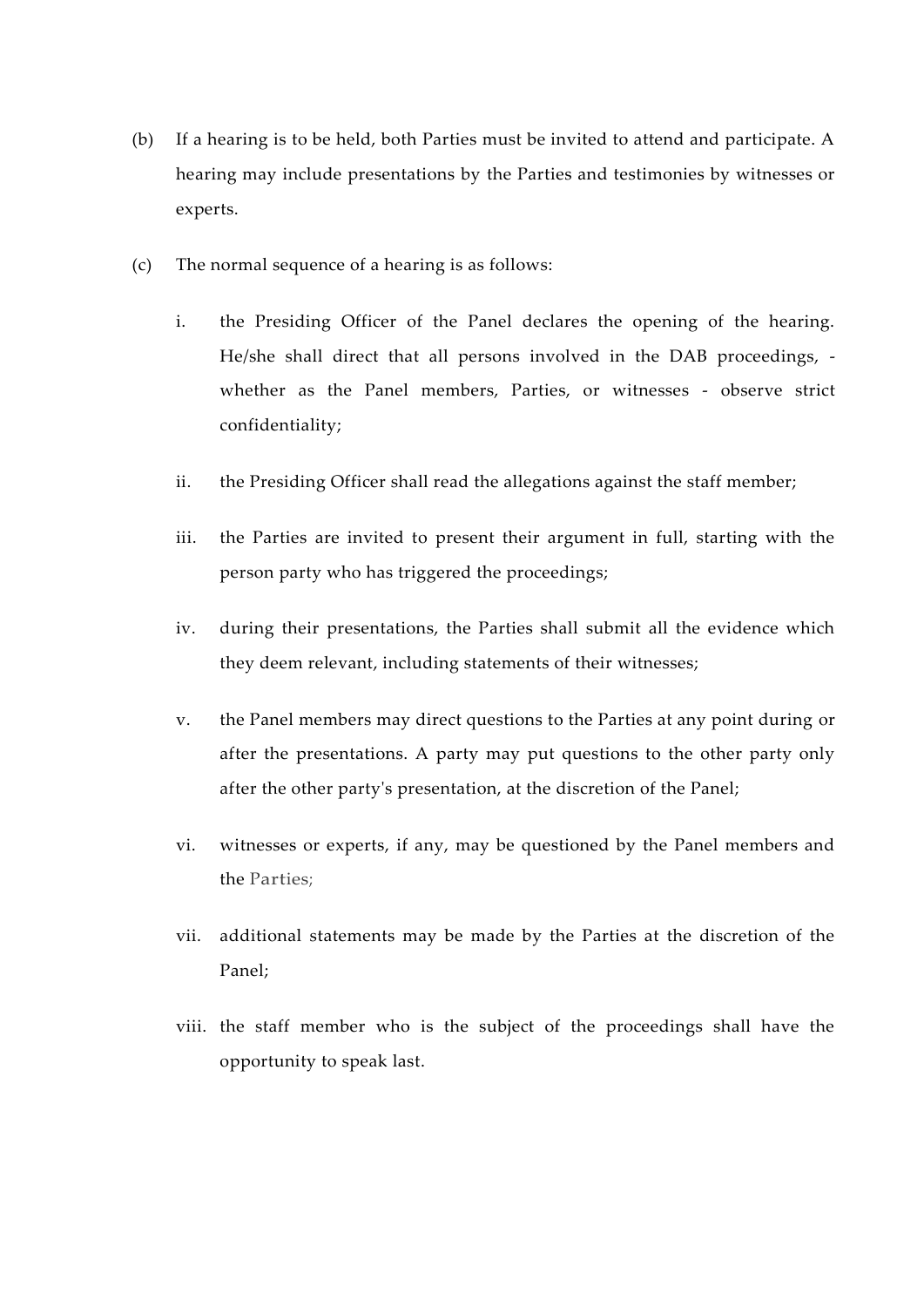- (d) The order of the speakers may be altered so as to accommodate special situations or requests, i.e., the appearance of witnesses or experts who are available during a limited period only.
- (e) Cross-examination is at the discretion of the Panel.

# **Rule 12: Additional submissions**

- (a) The Panel may accept additional written or oral submissions from the Parties. It may also request the production of additional material or an oral statement from either party. The Panel may extend the time limits in order to receive these additional submissions.
- (b) Additional written submissions shall be limited to necessary information so as to avoid repetition and delay.

### **Rule 13: Written interrogatories**

The Panel may request any necessary information from any party, witness or expert by written interrogatory. It shall have the discretion to decide whether it will seek such material through its Secretary. Copies of the questions and answers constituting the written interrogatory and reply thereto shall be provided to the Parties, each of whom will have an opportunity to comment upon it.

#### **Rule 14: Report of the Panel**

- (a) The DAB shall, by majority vote, adopt and submit a report to the Registrar or the Prosecutor, as appropriate, in accordance with Staff Rule 110.4(e).
- (b) The report of the Panel shall contain:
	- i. the charges and allegations of unsatisfactory conduct;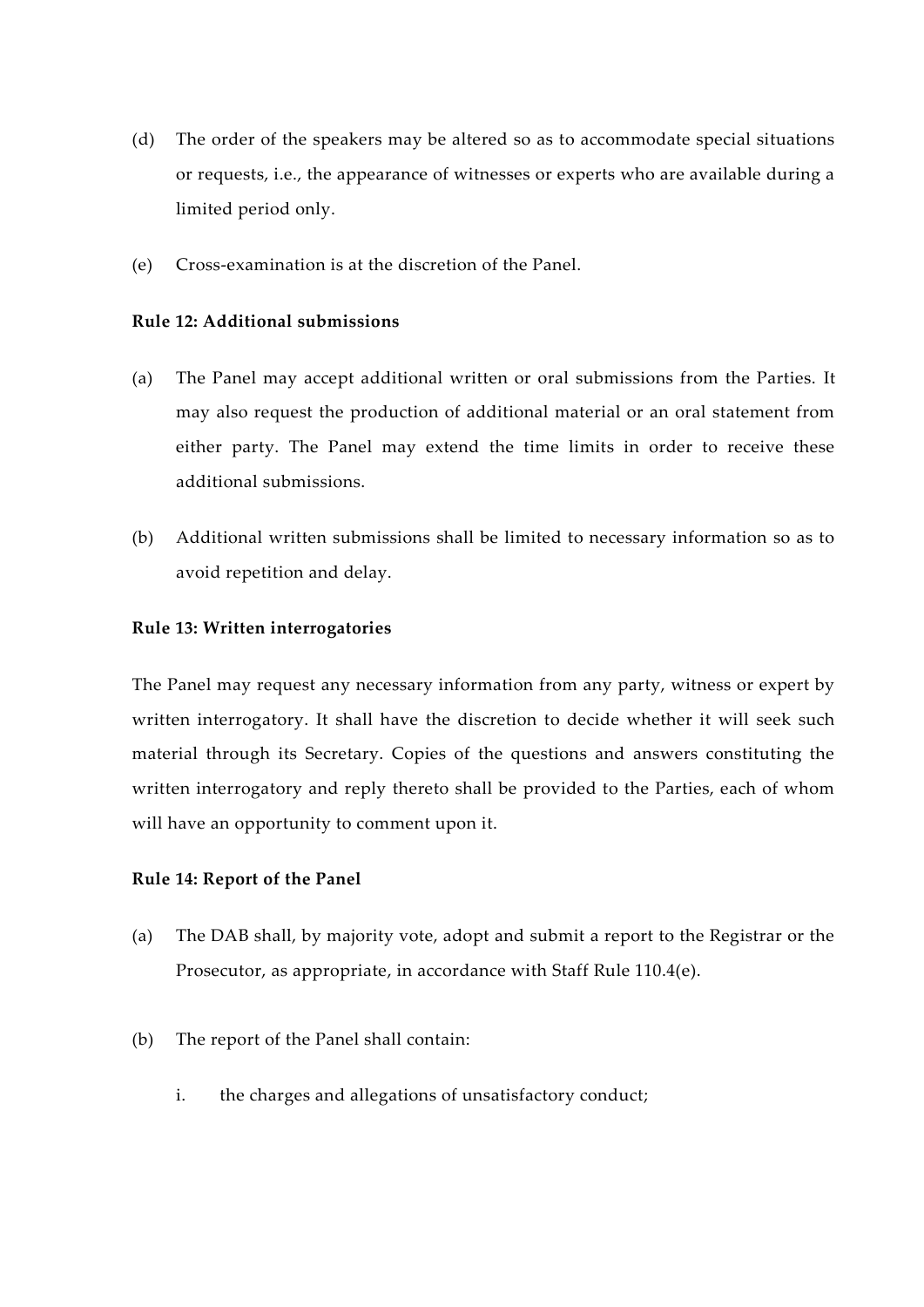- ii. a summary of the staff member's response to the allegations and to the disciplinary referral, if any;
- iii. a statement of the proceedings;
- iv. findings indicating which of the charges, if any, appear to be supported by the evidence, including a synopsis of the evidence and the Panel's evaluation thereof;
- v. any aggravating or mitigating factors that might be relevant;
- vi. conclusions on the above;
- vii. recommendations from the Panel to the Registrar or Prosecutor, as appropriate, as to what disciplinary measures, if any, should be applied; and
- viii. a record of the votes on the advice, including any dissenting or separate opinion.
- (c) The report of the Panel shall normally be submitted to the Registrar or the Prosecutor, as appropriate, within 30 days of receipt of the referral by the DAB in accordance with Staff Rule 110.4(b). The Panel may, under exceptional circumstances, request the Registrar or the Prosecutor, as appropriate, for an extension of the time limit.
- (d) The Secretary of the DAB shall also inform the staff member of the date when the report was submitted to the Registrar or the Prosecutor, as appropriate, for final decision.

# **Rule 15: Base-less or malicious complaint**

(a) Before making a finding pursuant to Section 7.6 of ICC/AI/2005/ 005 that a complaint for alleged harassment has been base-less or malicious, the Panel shall notify the complainant that the DAB Panel is considering such finding. The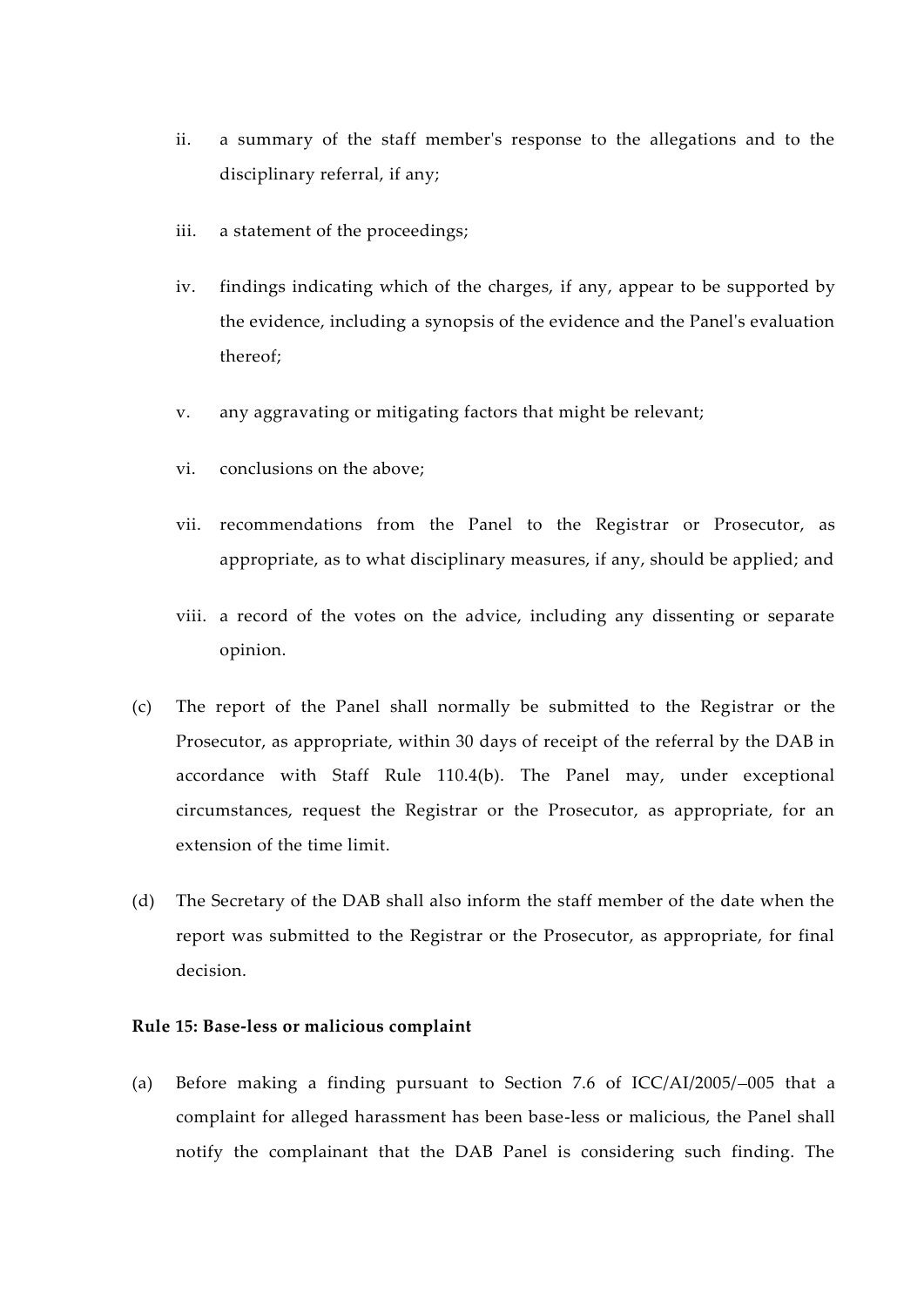complainant shall have the right to make a written submission to the DAB Panel, within a time period set by the DAB Panel and limited to the question of whether or not the complaint had been base less or malicious.

(b) If the DAB Panel found a complaint made under Section 7 of ICC/AI/2005/005 or Section 6 of ICC/AI/2005/006 base-less or malicious, the Registrar or the Prosecutor, as appropriate, may initiate disciplinary proceedings against the complainant, in accordance with Article X of the Staff Regulations and Chapter X of the Rules. In this case, the newly established DAB Panel shall advise the Registrar or the Prosecutor, as appropriate, whether or not disciplinary measures shall be imposed on the complainant and, if so, what kind of disciplinary measures would be appropriate. The newly established DAB Panel shall not reconsider the findings of the previous DAB Panel.

#### **SECTION IV: REVIEW OF SUMMARY DISMISSAL**

#### **Rule 16: Request for review**

A request for review of summary dismissal shall be submitted to the Secretary of the DAB pursuant to Staff Rule 110.2 (c) within sixty days of receiving written notification of the measure. It shall include:

- i. The name and contact information of the staff member requesting review of the summary dismissal and a brief description of her/his employment history;
- ii. The name and contact information of the Counsel, if any;
- iii. A copy of the summary dismissal which the staff member requests be reviewed;
- iv. A statement of relevant facts (in chronological order) with the necessary attachments;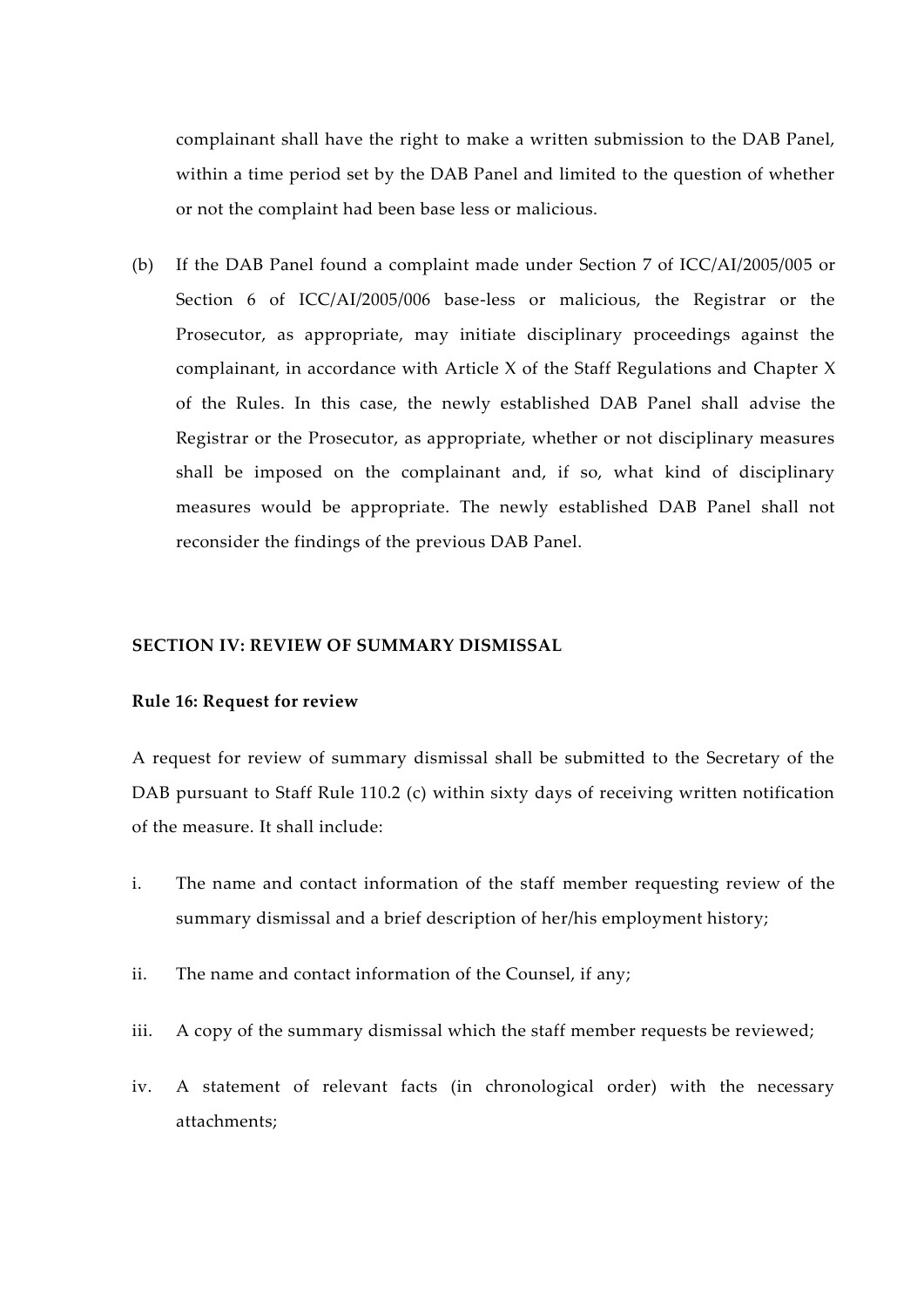- iv. The contention as to the validity of her/his summary dismissal, including her/his arguments on the issue of due process;
- v. An index of all documents annexed in full and numbered; and
- vi. The signature of the requesting party, of her/his Counsel, if any, and the date of submission.

# **Rule 17: Procedure**

The same procedure as provided in sections II and III above shall be followed, except for the conduct of the hearing which is modified as follows:

- i. The requesting party bears the initial burden of showing the invalidity or disproportionality of the summary dismissal;
- ii. The Presiding Officer of the Panel declares the opening of the hearing and requests that all persons involved in the review - whether as Panel members, Parties, or witnesses -, observe strict confidentiality;
- iii. The Presiding Officer of the Panel then invites the requesting party to make his/her presentation of the case;
- iv. The Representative of the Registrar or of the Prosecutor, as appropriate, is then invited to present his/her arguments;
- iv. The Panel members may direct questions to the Parties at any point during or after the presentations. A party may put questions to the other party only after the completion of the other party's presentation and any questions should be first addressed to the Presiding Officer who will in turn decide whether the question is relevant or not to the case;
- v. Witnesses or experts, if any, may be questioned by the Panel members;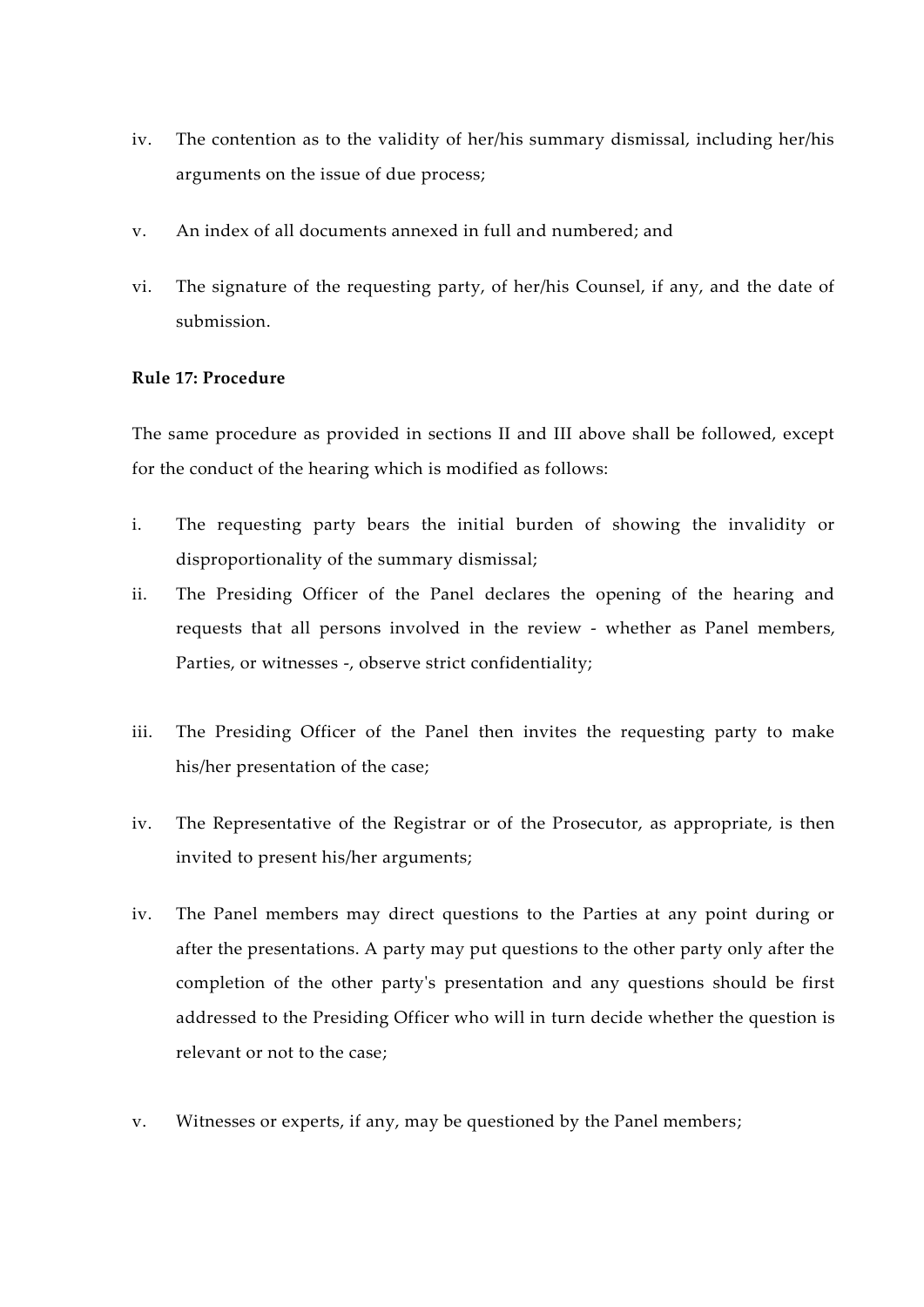vii. Closing statement shall be made first by the requesting party so as to permit the Representative of the Registrar or the Prosecutor, as appropriate, to have the opportunity to speak last.

# **SECTION V: MISCELLANEOUS**

# **Rule 18: Organization**

- (a) The Chairperson of the DAB is appointed for two years. She/he is eligible for reappointment and shall remain in office until her/his successor is appointed as long as she/he is a staff member of the Court.
- (b) The Chairperson of the DAB, during her/his term, shall direct the work and operation of the DAB. She/ he inter alia shall:
	- i. Represent the DAB;
	- ii. Convene once a year and preside over the plenary meetings of the DAB;
	- iii. Constitute Panels of the DAB for the consideration of cases;
	- iv. Review and decide on the requests of the Parties to disqualify any member from the consideration of a specific case;
	- v. Excuse any member at that member's request from the consideration of a specific case;
	- vi. Take all procedural decision concerning individual disciplinary cases for which a Panel has not been constituted.

#### **Rule 19: Amendments**